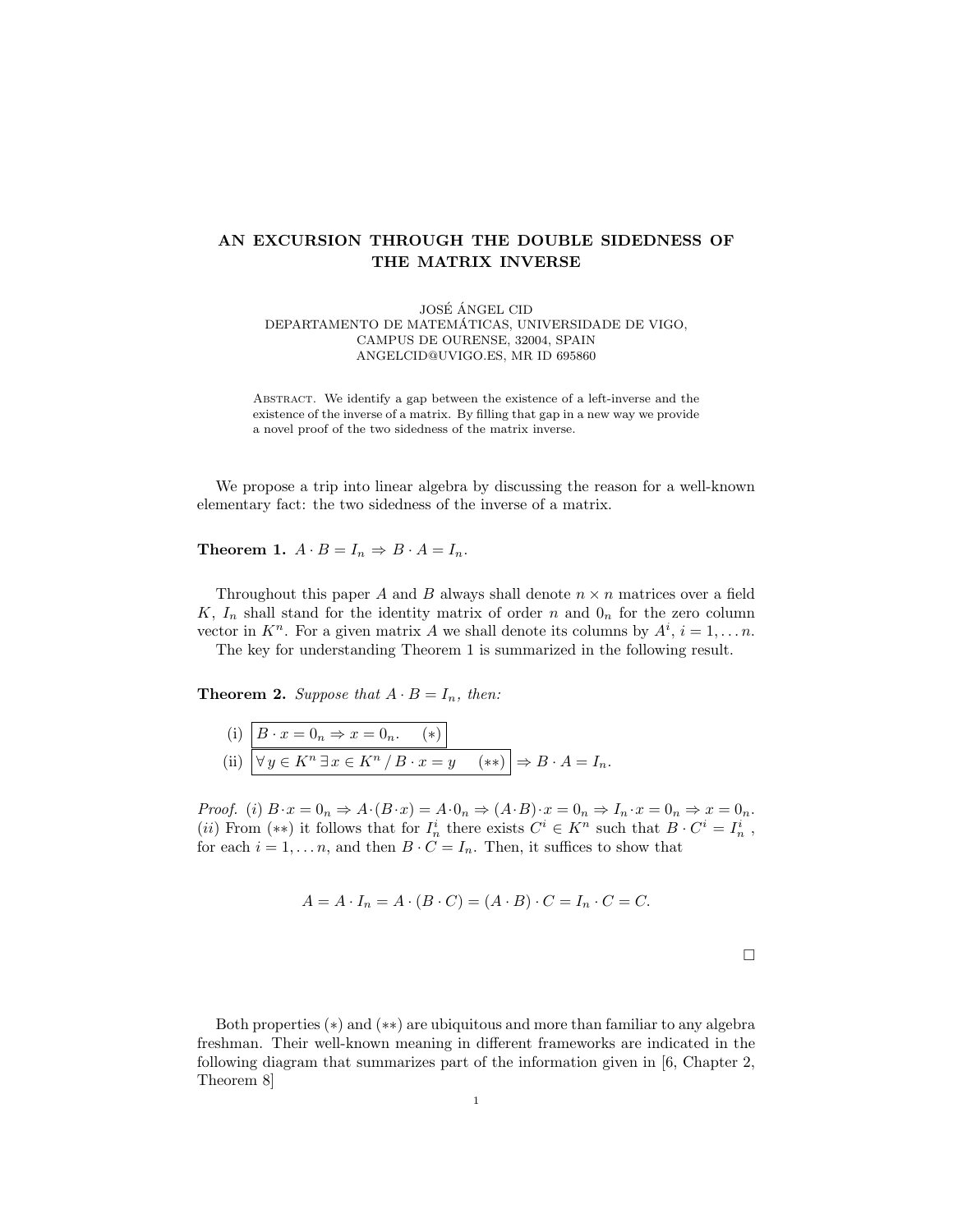

Therefore, if we have  $A \cdot B = I_n$  and in order to prove that also  $B \cdot A = I_n$ what we get is  $(*)$  but what we need is  $(**)$ .

So, any proof of " $(*) \Rightarrow$  (\*\*)" will provide a proof of Theorem 1: for instance, the proof by Fearnley-Sander contained in [3] and the one by Paparella in [8] would fit this approach. Also the elementary fact that an underdetermined homogeneous linear system has a nontrivial solution, a result derived from the row echelon form of the coefficient matrix, leads to the following proof of Theorem 1 that is new to the best of our knowledge (see [9] for a different proof based on the same principle and  $[1, 2, 3, 4, 5, 7]$  for other approaches).

*Proof of Theorem 1.* By Theorem 2 it is enough to prove that  $(*)$  implies  $(**)$ . Now, for each  $y \in K^n$  the homogeneous system

$$
\left(\begin{array}{c|c|c} B^1 & B^2 & \ldots & B^n & y \end{array}\right) \cdot \left(\begin{array}{c} x_1 \\ x_2 \\ \vdots \\ x_n \\ x_{n+1} \end{array}\right) = 0_n,
$$

has n equations and  $n + 1$  unknowns and therefore it has a nontrivial solution. From (\*) it follows that  $x_{n+1} \neq 0$  and then

$$
B \cdot \left( \begin{array}{c} -x_1/x_{n+1} \\ -x_2/x_{n+1} \\ \vdots \\ -x_n/x_{n+1} \end{array} \right) = y,
$$

so (∗∗) holds.

Note that, Theorem 1 holds due to the fortunate fact that in finite-dimensional vector spaces injective and surjective mappings coincide! However, as it is well know, this is not true when considering infinite-dimensional vector spaces and, in fact, Theorem 1 fails in this setting as the counterexample pointed out in [1, Section 4] shows.